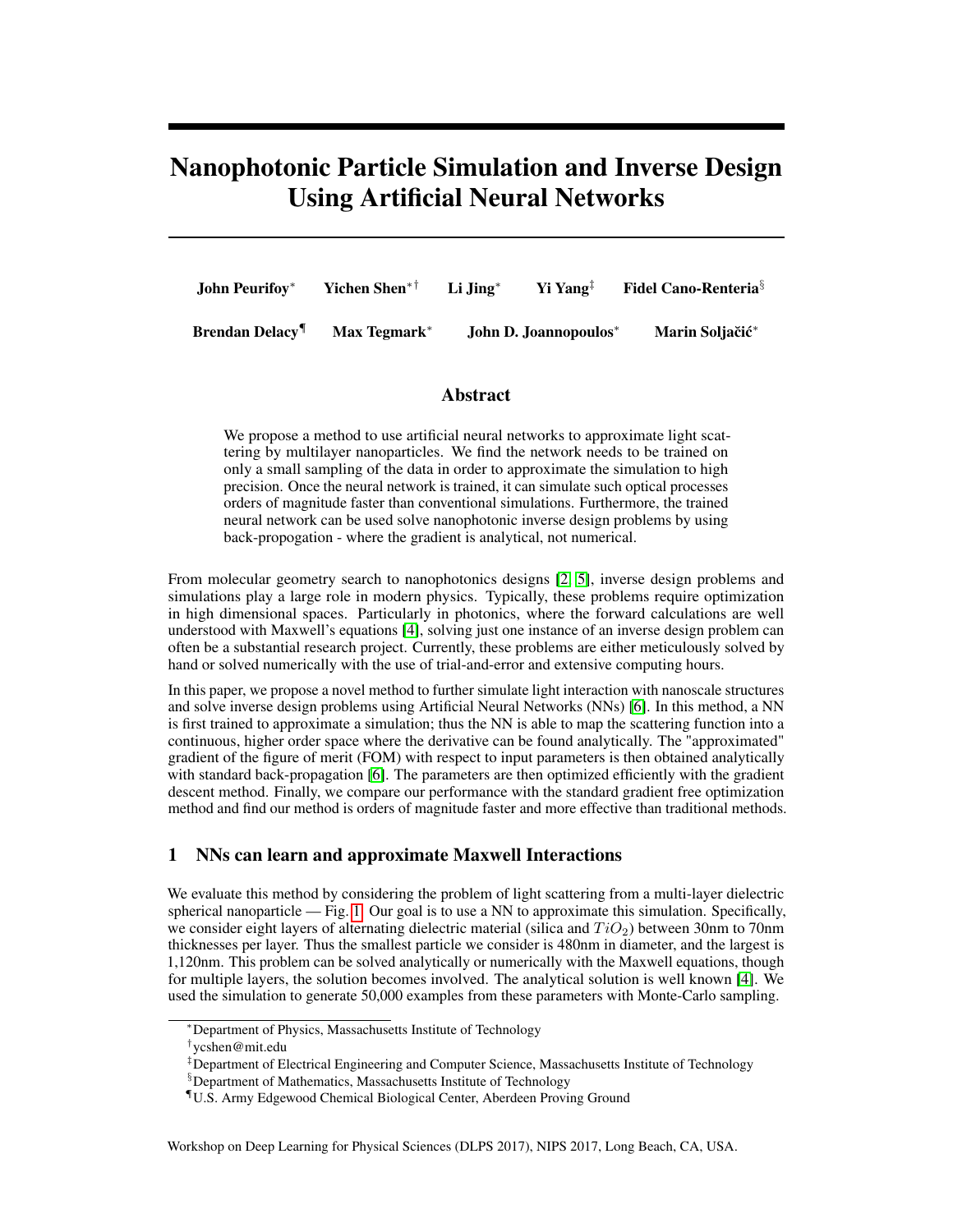<span id="page-1-0"></span>

Figure 1: The NN architecture has as its inputs the thickness of each layer of the nanoparticle, and as its output the scattering cross section at different wavelengths of the scattering spectrum. Our actual NN has four hidden layers.

Next, we trained the NN using these examples. We used a fully connected network, with four layers and 250 neurons per layer, giving us 239,500 total parameters. The input was the thickness of each layer of material (with the material held fixed), and the output was the spectrum sampled at points between 400 to 800 nanometers. The network size was increased as the number of layers of material increased, with the maximum size being four hidden layers with 300 neurons each.

<span id="page-1-1"></span>

Figure 2: Left - Training loss for the eight layer case. Right - Comparison of NN approximation to the real spectrum, with the closest training examples shown here. The training examples are the most similiar larger and smaller particle respectively.

We trained the network using a batch size of 100, for around 16,000 epochs on most trials. The cost function we use is the mean-square-error between each spectrum point and output neuron. The training error is graphed in Fig. [2.](#page-1-1) The first application was to test the forward computation of the network to see how well it approximates the spectra it was not trained on — for an example see Fig. [2.](#page-1-1) Impressively, the network matches the sharp peaks and high Q features with much accuracy, even though the model was only trained with 50,000 examples — which is equivalent to sampling each layer thickness between 30-70 nanometers only four times.

To study if the network learned anything about the system and can produce features it was not trained on, we also graphed the closest examples in the training set it was trained on. The results from Fig. [2](#page-1-1) visually demonstrate that the network is not simply interpolating, or averaging together the closest training spectra. This suggests that the NN is not simply fitting to the data, but instead learning some pattern about the input and output data such that it can solve problems it had not encountered, and to some extent generalize the physics of the system.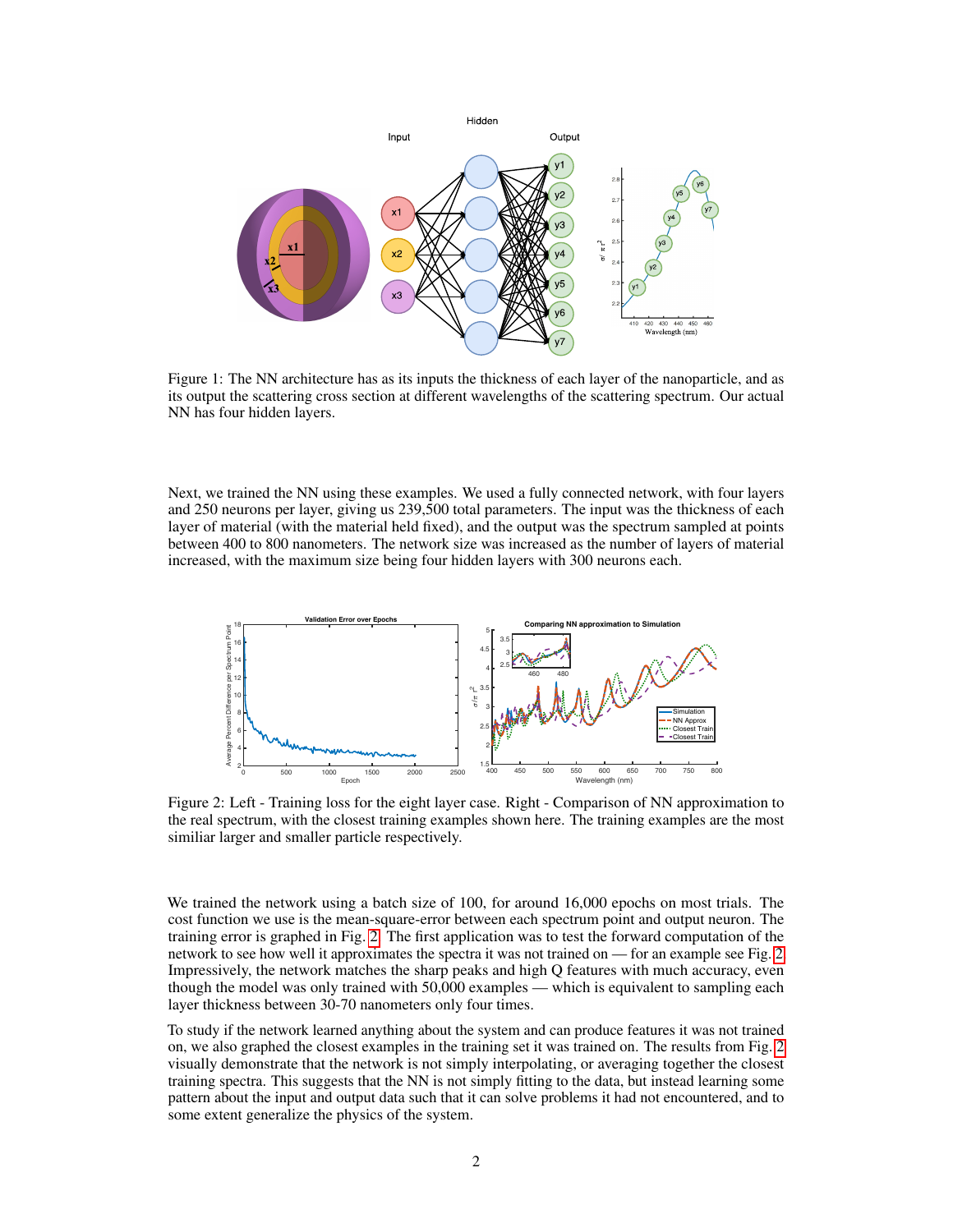#### 2 NNs solve Nanophontonic Inverse Design

With the weights fixed, we set the input as a trainable variable and used back-propogation to train the inputs of the NN. In simple terms, we run the NN 'backwards'.

<span id="page-2-0"></span>We test this inverse design on the same problem as above - an eight layer nanoparticle made of alternating layers of  $TiO<sub>2</sub>$  and silica. We choose an arbitrary spectrum, and have the network learn what inputs would generate a similar spectrum. We can see an example optimization in Fig. [3.](#page-2-0) In order to ensure that we have a physically realizable spectra, the desired spectrum comes from a random valid nanoparticle configuration.



Figure 3: Inverse design for an eight layer nanoparticle. The legend gives the dimensions of the particle, and the blue is the desired spectrum. The NN is seen to solve the inverse design much more accurately.

We also compare our method to state of the art numerical nonlinear optimization methods. We tested several techniques, and found that interior-point methods [\[1\]](#page-4-4) were most effective for this problem. We then compared these interior-point methods to our results from the NN, shown in Fig. [3.](#page-2-0) Visually, we can see that the NN is able to find a much closer minimum than the numerical nonlinear optimization method. This result is consistent across many different spectra, as well as for particles with different number of layers and materials.

Further results demonstrated the network was able to behave fine even in regions where  $\epsilon$  has a strong dependence on  $\omega$ , such as in J-Aggregates [\[3\]](#page-4-5), where the spectra are very sharp and complex.

## 3 NNs can be used to optimize broadband and specific-wavelength scattering

For optimization, we want to be able to give the boundary conditions for a model (for instance how many layers, how thick of a particle, what materials it could be), and find the optimal particle to produce  $\sigma(\lambda)$  as close as possible to the desired  $\sigma_{desired}(\lambda)$ . We consider two optimization problems: maximizing at a single wavelength, and maximizing a broad-spectrum.

To do this, we fix the weights of the NN, and create a cost function that will produce the desired results. We simply compute the average of the  $\sigma(\lambda)$  inside of the range of interest, and compute the average of the points outside the range, then minimize this ratio. This cost function J is  $J = \frac{\overline{\sigma_{in}}}{\overline{\sigma_{out}}}$ .

Ideally, this optimization would be performed using metals and other materials with plasmonic resonances [\[3\]](#page-4-5) in the desired spectrum range. These materials are well-suited for having sharp, narrow peaks, and as such can generate spectra that are highly efficient at scattering at precisely a single wavelength. Our optimization here uses solely dielectric materials. By using materials that do not have sharp plasmonic resonances, we force the NN to find a total geometry that still scatters at a single peak, despite the underlying materials being unable to. A figure showing the results of this for a narrow set of wavelengths close to 465 nanometers can be seen in Fig. [4.](#page-3-0)

Next, we consider the case of broadband scattering, where we want a flat spectrum across a wide array of wavelengths. In this case, we choose the same  $J$  as above - minimizing the ratio of values inside to outside. After training the network for a short number of iterations, we achieve a geometry that will broad-band scatter across the desired wavelengths. A figure of this can be seen in Fig. [4.](#page-3-0)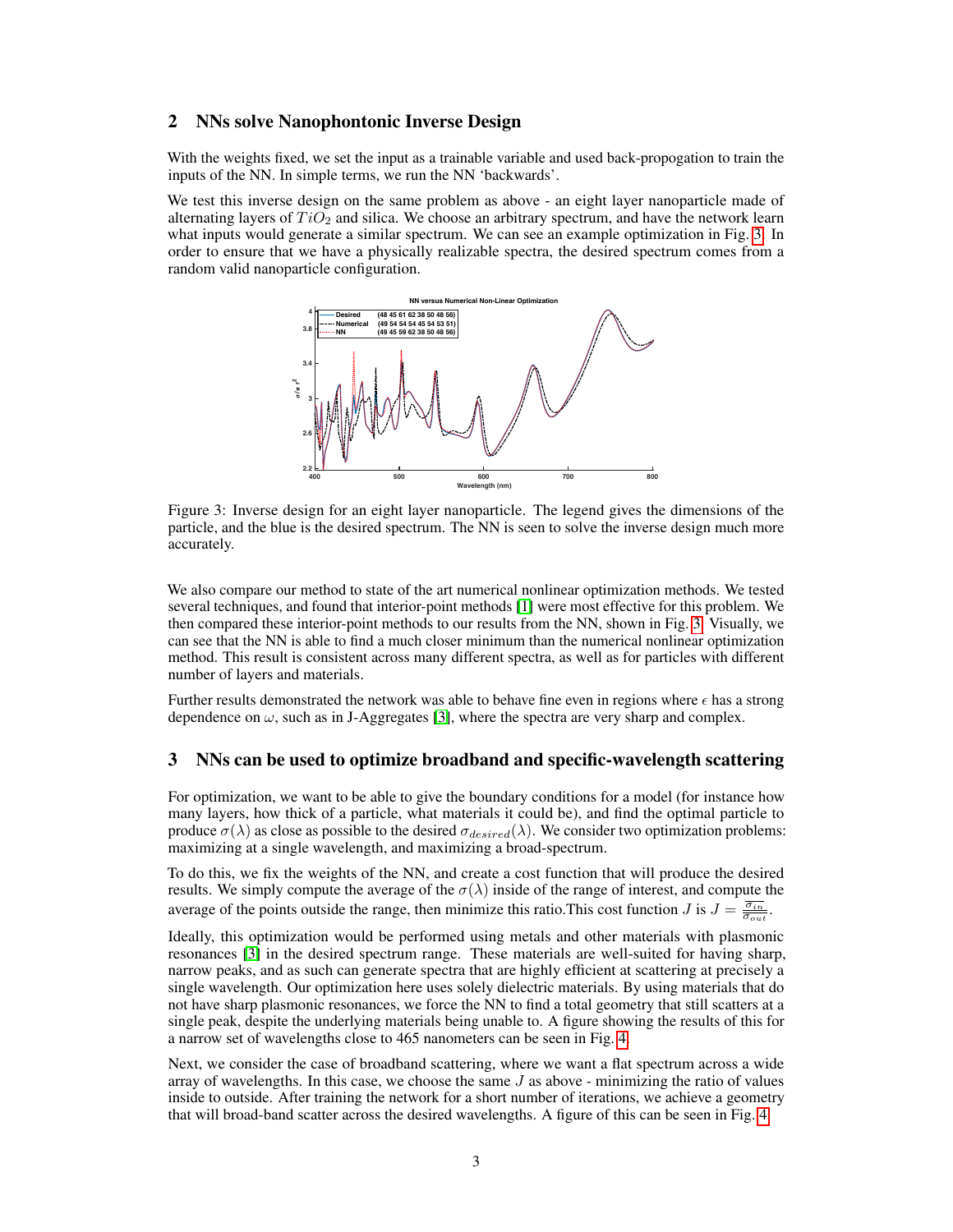<span id="page-3-0"></span>

Figure 4: Spectra produced by using our approach as an optimization tool. Left - demonstrates scattering at a narrow range close to a single wavelength. Right - Demonstrates scattering across a broad-band of wavelengths. The legend specifies the thickness of each layer in nm, alternating TiO2 and silica layers.

<span id="page-3-1"></span>

# 4 Comparison of NNs with some conventional Inverse Design Algorithms

Figure 5: Left - Comparison of forward runtime versus complexity of the nanoparticle. The simulation becomes infeasible to run many times for large particles. The scale is log-log. Right - Comparison of inverse design runtime versus complexity of the nanoparticle. The runtime of the numerical optimization is seen to increase more quickly than that of the NN. The simulation is fit with a 4.5 degree power.

We tested several techniques, and found that interior-point methods [\[1\]](#page-4-4) were most suited for nanoparticle inverse design. To compare this numerical nonlinear optimization method to our NN, we use the same cost function for both, and code both the NN and simulation in Matlab.

We train a different NN on each number of particle layers from two to ten. The networks' size increased as we increased the number of layers. We tested the approximation speed, after-training, by averaging the runtime for 100 spectra. A plot of these results is shown in Fig. [5.](#page-3-1) Once fitting, it is evident that for complex problems, the simulation would struggle to run more than a few layers, while the NN would be able to handle more.

Next, we looked at the optimization runtime versus the problem complexity. To find the speed of this optimization, we chose a spectrum and set a threshold cost, and timed how long it took to find a spectrum below this cost or that converged to a local minimum. Results demonstrated that NN inverse design was able to handle more complex problems than the numerical inverse design — see [5.](#page-3-1)

# 5 Contributions

The results of this method suggest that it can be easily used and implemented, even for complex inverse design problems. The architecture used in the examples above — a fully connected layer was chosen without much optimization, and still performs quite well. Our preliminary testing with other architectures (convolutions, dropouts, and residual networks) appeared to have further promise as well.

Perhaps the two most surprising results were how few examples it takes for the network to approximate the simulation, as well as how complex the approximation can really be. For instance, in the eight